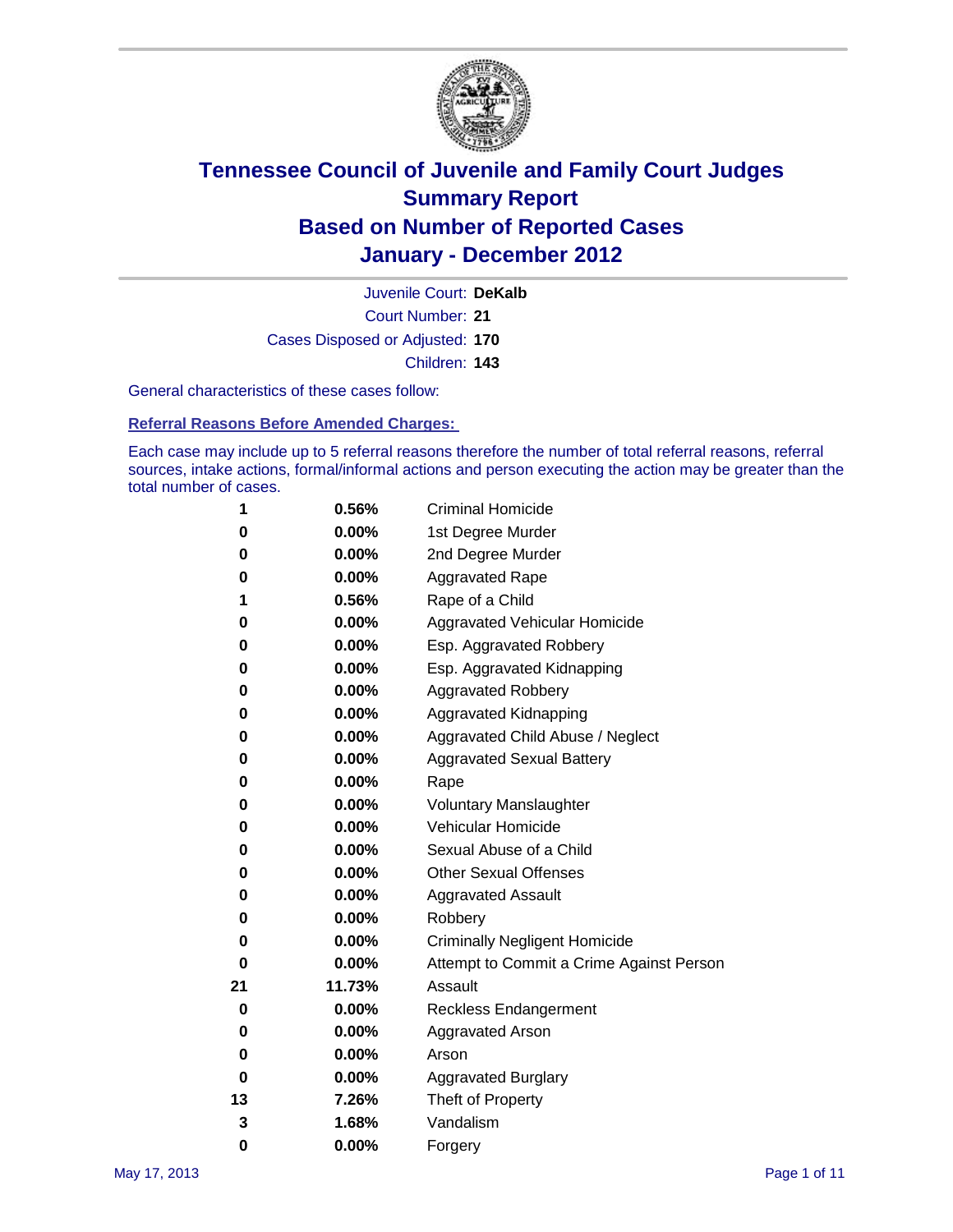

Court Number: **21** Juvenile Court: **DeKalb**

Cases Disposed or Adjusted: **170**

Children: **143**

#### **Referral Reasons Before Amended Charges:**

Each case may include up to 5 referral reasons therefore the number of total referral reasons, referral sources, intake actions, formal/informal actions and person executing the action may be greater than the total number of cases.

| 0        | 0.00%  | <b>Worthless Checks</b>                                     |  |  |
|----------|--------|-------------------------------------------------------------|--|--|
| 0        | 0.00%  | Illegal Possession / Fraudulent Use of Credit / Debit Cards |  |  |
| 0        | 0.00%  | <b>Burglary</b>                                             |  |  |
| 0        | 0.00%  | Unauthorized Use of a Vehicle                               |  |  |
| 0        | 0.00%  | <b>Cruelty to Animals</b>                                   |  |  |
| 0        | 0.00%  | Sale of Controlled Substances                               |  |  |
| 2        | 1.12%  | <b>Other Drug Offenses</b>                                  |  |  |
| 3        | 1.68%  | Possession of Controlled Substances                         |  |  |
| 0        | 0.00%  | <b>Criminal Attempt</b>                                     |  |  |
| 2        | 1.12%  | Carrying Weapons on School Property                         |  |  |
| 0        | 0.00%  | Unlawful Carrying / Possession of a Weapon                  |  |  |
| 0        | 0.00%  | <b>Evading Arrest</b>                                       |  |  |
| 0        | 0.00%  | Escape                                                      |  |  |
| 0        | 0.00%  | Driving Under Influence (DUI)                               |  |  |
| 3        | 1.68%  | Possession / Consumption of Alcohol                         |  |  |
| 0        | 0.00%  | Resisting Stop, Frisk, Halt, Arrest or Search               |  |  |
| 0        | 0.00%  | <b>Aggravated Criminal Trespass</b>                         |  |  |
| 1        | 0.56%  | Harassment                                                  |  |  |
| 0        | 0.00%  | Failure to Appear                                           |  |  |
| 0        | 0.00%  | Filing a False Police Report                                |  |  |
| 0        | 0.00%  | Criminal Impersonation                                      |  |  |
| 6        | 3.35%  | <b>Disorderly Conduct</b>                                   |  |  |
| 0        | 0.00%  | <b>Criminal Trespass</b>                                    |  |  |
| 0        | 0.00%  | <b>Public Intoxication</b>                                  |  |  |
| 0        | 0.00%  | Gambling                                                    |  |  |
| 44       | 24.58% | <b>Traffic</b>                                              |  |  |
| 0        | 0.00%  | <b>Local Ordinances</b>                                     |  |  |
| $\bf{0}$ | 0.00%  | Violation of Wildlife Regulations                           |  |  |
| 0        | 0.00%  | Contempt of Court                                           |  |  |
| 13       | 7.26%  | Violation of Probation                                      |  |  |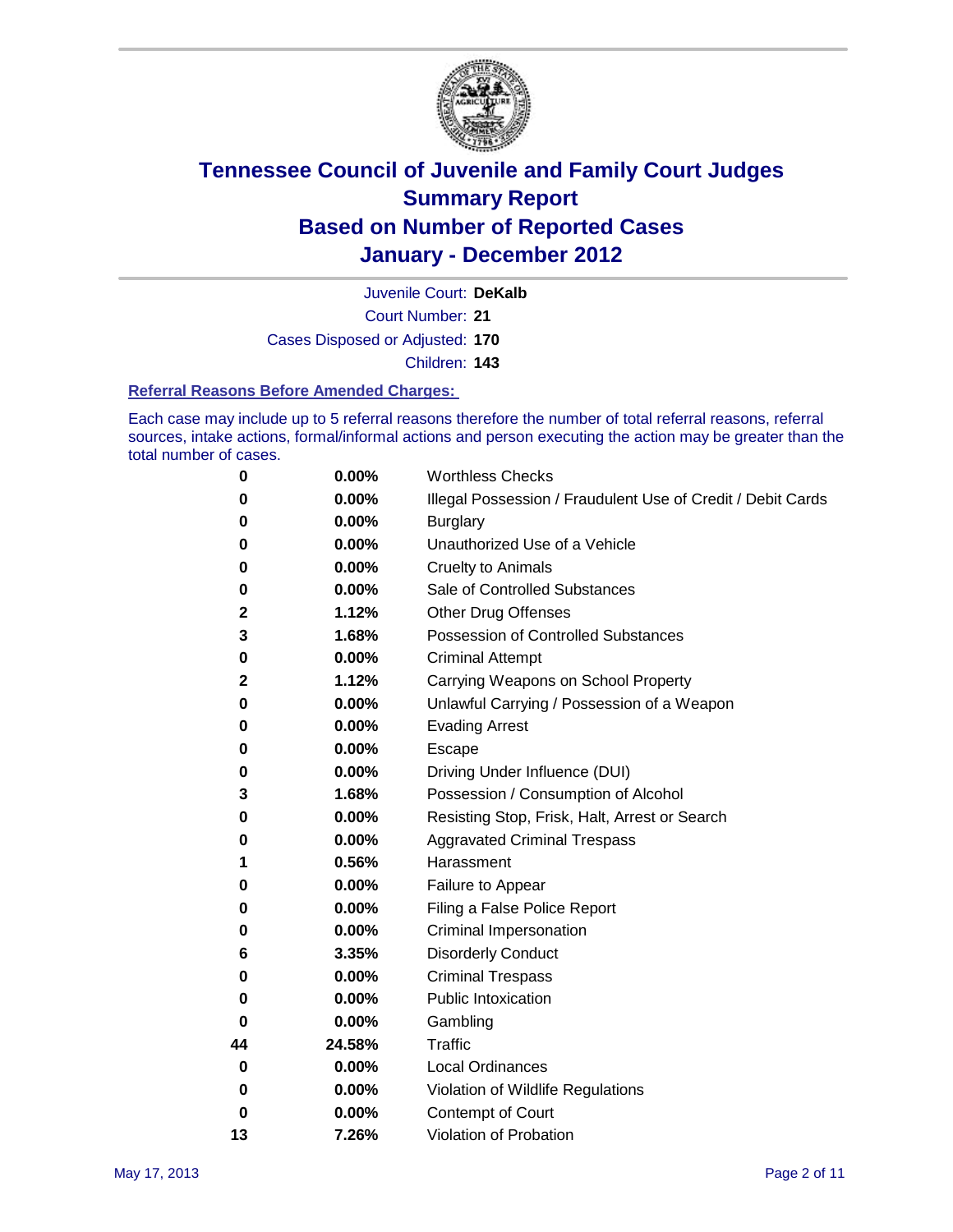

Court Number: **21** Juvenile Court: **DeKalb** Cases Disposed or Adjusted: **170** Children: **143**

#### **Referral Reasons Before Amended Charges:**

Each case may include up to 5 referral reasons therefore the number of total referral reasons, referral sources, intake actions, formal/informal actions and person executing the action may be greater than the total number of cases.

| 179            | 100.00%        | <b>Total Referrals</b>                                 |
|----------------|----------------|--------------------------------------------------------|
| $\bf{0}$       | 0.00%          | Other                                                  |
| 0              | 0.00%          | <b>Consent to Marry</b>                                |
| 0              | 0.00%          | <b>Request for Medical Treatment</b>                   |
| $\bf{0}$       | 0.00%          | <b>Child Support</b>                                   |
| 0              | 0.00%          | Paternity / Legitimation                               |
| 0              | 0.00%          | Visitation                                             |
| $\bf{0}$       | 0.00%          | Custody                                                |
| 0              | 0.00%          | <b>Foster Care Review</b>                              |
| 0              | $0.00\%$       | <b>Administrative Review</b>                           |
| $\bf{0}$       | $0.00\%$       | <b>Judicial Review</b>                                 |
| 0              | 0.00%          | Violation of Informal Adjustment                       |
| $\bf{0}$       | $0.00\%$       | <b>Violation of Pretrial Diversion</b>                 |
| $\bf{0}$       | $0.00\%$       | Termination of Parental Rights                         |
| 0              | 0.00%          | Dependency / Neglect                                   |
| $\bf{0}$       | $0.00\%$       | <b>Physically Abused Child</b>                         |
| 4              | 2.23%          | <b>Sexually Abused Child</b>                           |
| 5              | 2.79%          | Violation of Curfew                                    |
|                | 0.56%          | Violation of a Valid Court Order                       |
| $\bf{0}$<br>15 | 0.00%<br>8.38% | Out-of-State Runaway<br>Possession of Tobacco Products |
| 7              | 3.91%          | In-State Runaway                                       |
| 18             | 10.06%         | Truancy                                                |
| 16             | 8.94%          | Unruly Behavior                                        |
| $\bf{0}$       | 0.00%          | <b>Violation of Aftercare</b>                          |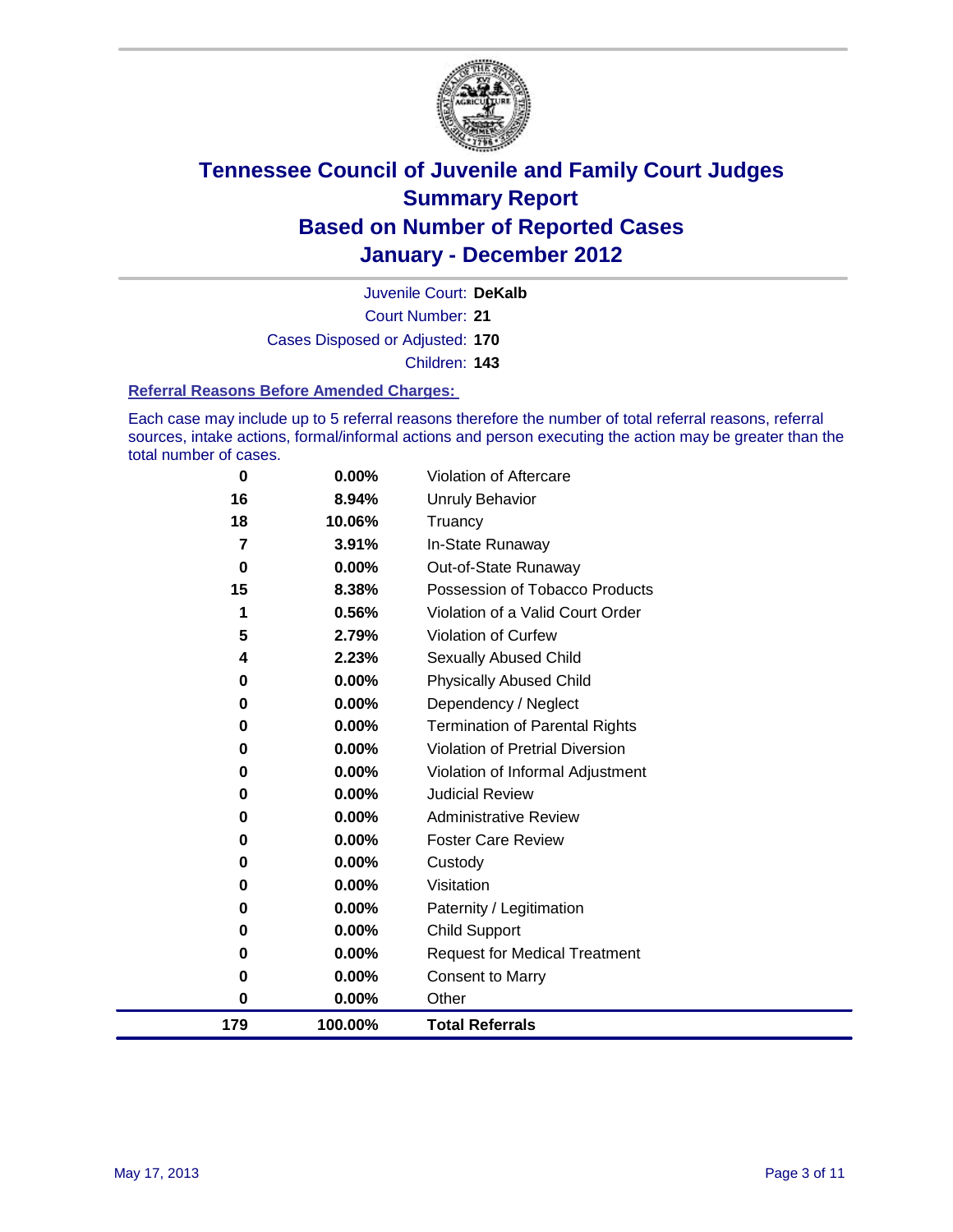

|                            | Juvenile Court: DeKalb          |                                   |  |  |
|----------------------------|---------------------------------|-----------------------------------|--|--|
|                            | Court Number: 21                |                                   |  |  |
|                            | Cases Disposed or Adjusted: 170 |                                   |  |  |
|                            |                                 | Children: 143                     |  |  |
| <b>Referral Sources: 1</b> |                                 |                                   |  |  |
| 70                         | 39.11%                          | <b>Law Enforcement</b>            |  |  |
| 10                         | 5.59%                           | Parents                           |  |  |
| $\mathbf{2}$               | 1.12%                           | <b>Relatives</b>                  |  |  |
| 0                          | 0.00%                           | Self                              |  |  |
| 64                         | 35.75%                          | School                            |  |  |
| 0                          | 0.00%                           | <b>CSA</b>                        |  |  |
| 6                          | 3.35%                           | <b>DCS</b>                        |  |  |
| 15                         | 8.38%                           | <b>Other State Department</b>     |  |  |
| 0                          | 0.00%                           | <b>District Attorney's Office</b> |  |  |
| $\mathbf{2}$               | 1.12%                           | <b>Court Staff</b>                |  |  |
| 0                          | 0.00%                           | Social Agency                     |  |  |
| 0                          | 0.00%                           | <b>Other Court</b>                |  |  |
| 9                          | 5.03%                           | Victim                            |  |  |
| 0                          | 0.00%                           | Child & Parent                    |  |  |
| 0                          | 0.00%                           | Hospital                          |  |  |
| 0                          | 0.00%                           | Unknown                           |  |  |
| 1                          | 0.56%                           | Other                             |  |  |
| 179                        | 100.00%                         | <b>Total Referral Sources</b>     |  |  |
|                            |                                 |                                   |  |  |

### **Age of Child at Referral: 2**

| 143 | 100.00%  | <b>Total Child Count</b> |
|-----|----------|--------------------------|
| 0   | $0.00\%$ | <b>Unknown</b>           |
| 0   | 0.00%    | Ages 19 and Over         |
| 50  | 34.97%   | Ages 17 through 18       |
| 62  | 43.36%   | Ages 15 through 16       |
| 18  | 12.59%   | Ages 13 through 14       |
| 6   | 4.20%    | Ages 11 through 12       |
| 7   | 4.90%    | Ages 10 and Under        |
|     |          |                          |

<sup>1</sup> If different than number of Referral Reasons (179), verify accuracy of your court's data.

<sup>2</sup> One child could be counted in multiple categories, verify accuracy of your court's data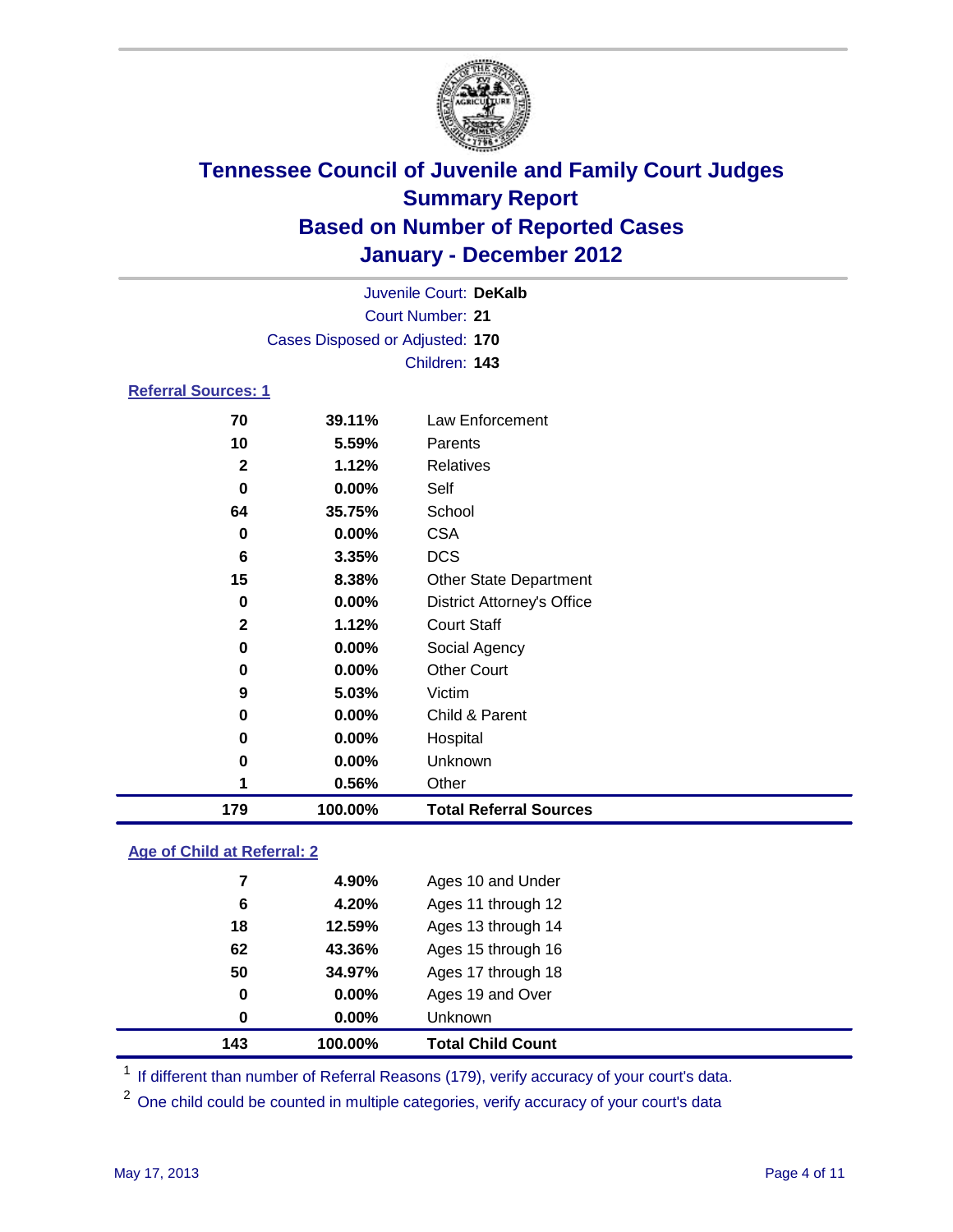

| Juvenile Court: DeKalb                  |         |                          |  |
|-----------------------------------------|---------|--------------------------|--|
| <b>Court Number: 21</b>                 |         |                          |  |
| Cases Disposed or Adjusted: 170         |         |                          |  |
|                                         |         | Children: 143            |  |
| Sex of Child: 1                         |         |                          |  |
| 104                                     | 72.73%  | Male                     |  |
| 39                                      | 27.27%  | Female                   |  |
| $\bf{0}$                                | 0.00%   | Unknown                  |  |
| 143                                     | 100.00% | <b>Total Child Count</b> |  |
| Race of Child: 1                        |         |                          |  |
| 124                                     | 86.71%  | White                    |  |
| 5                                       | 3.50%   | African American         |  |
| $\mathbf 0$                             | 0.00%   | Native American          |  |
| 1                                       | 0.70%   | Asian                    |  |
| $\overline{\mathbf{2}}$                 | 1.40%   | Mixed                    |  |
| 11                                      | 7.69%   | Unknown                  |  |
| 143                                     | 100.00% | <b>Total Child Count</b> |  |
| <b>Hispanic Origin: 1</b>               |         |                          |  |
| 11                                      | 7.69%   | Yes                      |  |
| 122                                     | 85.31%  | <b>No</b>                |  |
| 10                                      | 6.99%   | Unknown                  |  |
| 143                                     | 100.00% | <b>Total Child Count</b> |  |
| <b>School Enrollment of Children: 1</b> |         |                          |  |
| 111                                     | 77.62%  | Yes                      |  |
| 3                                       | 2.10%   | No                       |  |
| 29                                      | 20.28%  | Unknown                  |  |
| 143                                     | 100.00% | <b>Total Child Count</b> |  |

One child could be counted in multiple categories, verify accuracy of your court's data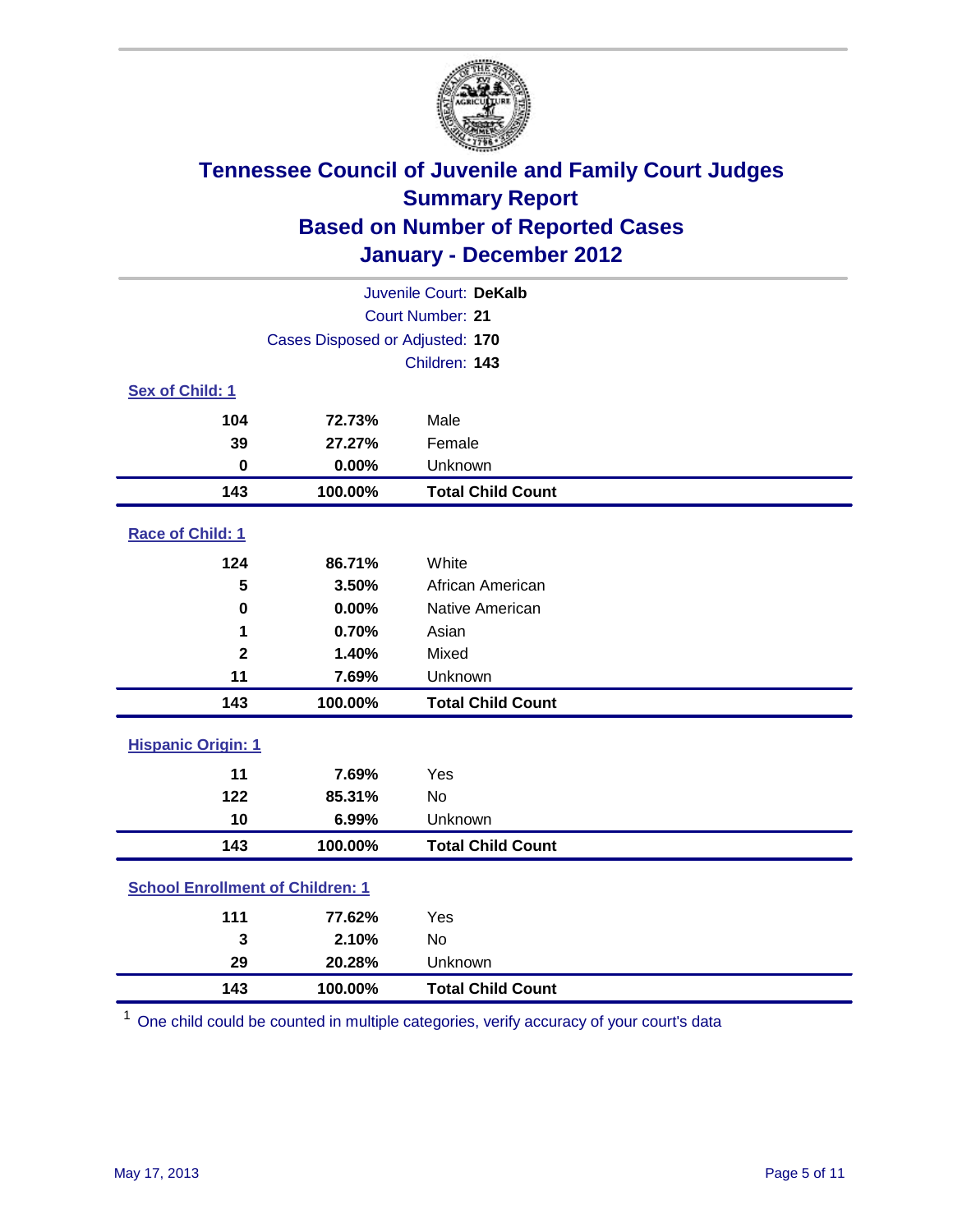

Court Number: **21** Juvenile Court: **DeKalb** Cases Disposed or Adjusted: **170** Children: **143**

### **Living Arrangement of Child at Time of Referral: 1**

| 143 | 100.00%  | <b>Total Child Count</b>     |
|-----|----------|------------------------------|
| 0   | 0.00%    | Other                        |
| 15  | 10.49%   | Unknown                      |
| 1   | 0.70%    | Independent                  |
| 0   | $0.00\%$ | In an Institution            |
| 1   | 0.70%    | In a Residential Center      |
| 18  | 12.59%   | In a Group Home              |
| 1   | 0.70%    | With Foster Family           |
| 1   | 0.70%    | With Adoptive Parents        |
| 14  | 9.79%    | <b>With Relatives</b>        |
| 8   | 5.59%    | <b>With Father</b>           |
| 50  | 34.97%   | <b>With Mother</b>           |
| 10  | $6.99\%$ | With Mother and Stepfather   |
| 0   | $0.00\%$ | With Father and Stepmother   |
| 24  | 16.78%   | With Both Biological Parents |
|     |          |                              |

### **Type of Detention: 2**

| 170          | 100.00%  | <b>Total Detention Count</b> |
|--------------|----------|------------------------------|
| 1            | 0.59%    | Other                        |
| 157          | 92.35%   | Does Not Apply               |
| 0            | $0.00\%$ | Unknown                      |
| 0            | 0.00%    | <b>Psychiatric Hospital</b>  |
| 0            | 0.00%    | Jail - No Separation         |
| 0            | $0.00\%$ | Jail - Partial Separation    |
| $\mathbf{2}$ | 1.18%    | Jail - Complete Separation   |
| 10           | 5.88%    | Juvenile Detention Facility  |
| 0            | $0.00\%$ | Non-Secure Placement         |
|              |          |                              |

<sup>1</sup> One child could be counted in multiple categories, verify accuracy of your court's data

<sup>2</sup> If different than number of Cases (170) verify accuracy of your court's data.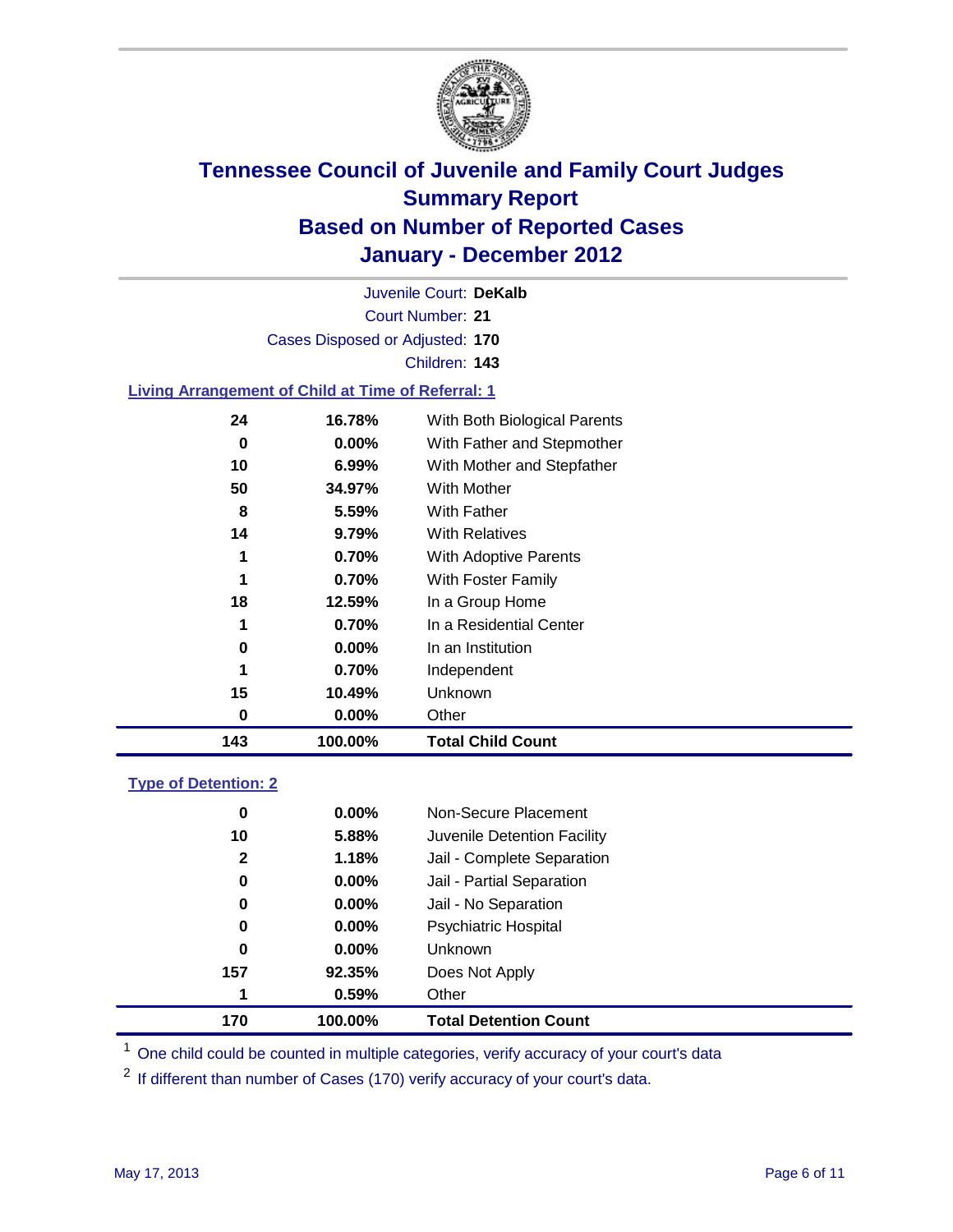

|                                                    | Juvenile Court: DeKalb          |                                                                      |  |  |  |
|----------------------------------------------------|---------------------------------|----------------------------------------------------------------------|--|--|--|
|                                                    | Court Number: 21                |                                                                      |  |  |  |
|                                                    | Cases Disposed or Adjusted: 170 |                                                                      |  |  |  |
|                                                    | Children: 143                   |                                                                      |  |  |  |
| <b>Placement After Secure Detention Hearing: 1</b> |                                 |                                                                      |  |  |  |
| 7                                                  | 4.12%                           | Returned to Prior Living Arrangement                                 |  |  |  |
| 0                                                  | 0.00%                           | Juvenile Detention Facility                                          |  |  |  |
| 0                                                  | 0.00%                           | Jail                                                                 |  |  |  |
| $\mathbf{2}$                                       | 1.18%                           | Shelter / Group Home                                                 |  |  |  |
| 0                                                  | 0.00%                           | <b>Foster Family Home</b>                                            |  |  |  |
| 0                                                  | 0.00%                           | Psychiatric Hospital                                                 |  |  |  |
| 0                                                  | 0.00%                           | Unknown                                                              |  |  |  |
| 158                                                | 92.94%                          | Does Not Apply                                                       |  |  |  |
| 3                                                  | 1.76%                           | Other                                                                |  |  |  |
|                                                    |                                 |                                                                      |  |  |  |
| 170                                                | 100.00%                         | <b>Total Placement Count</b>                                         |  |  |  |
|                                                    |                                 |                                                                      |  |  |  |
| <b>Intake Actions: 2</b>                           |                                 |                                                                      |  |  |  |
| 110                                                | 61.45%                          | <b>Petition Filed</b>                                                |  |  |  |
| 0<br>69                                            | 0.00%<br>38.55%                 | <b>Motion Filed</b><br><b>Citation Processed</b>                     |  |  |  |
| 0                                                  | 0.00%                           |                                                                      |  |  |  |
| 0                                                  | 0.00%                           | Notification of Paternity Processed                                  |  |  |  |
| 0                                                  | 0.00%                           | Scheduling of Judicial Review<br>Scheduling of Administrative Review |  |  |  |
| 0                                                  | 0.00%                           | Scheduling of Foster Care Review                                     |  |  |  |
| 0                                                  | 0.00%                           | Unknown                                                              |  |  |  |
| 0                                                  | 0.00%                           | Does Not Apply                                                       |  |  |  |
| 0                                                  | 0.00%                           | Other                                                                |  |  |  |

<sup>1</sup> If different than number of Cases (170) verify accuracy of your court's data.

<sup>2</sup> If different than number of Referral Reasons (179), verify accuracy of your court's data.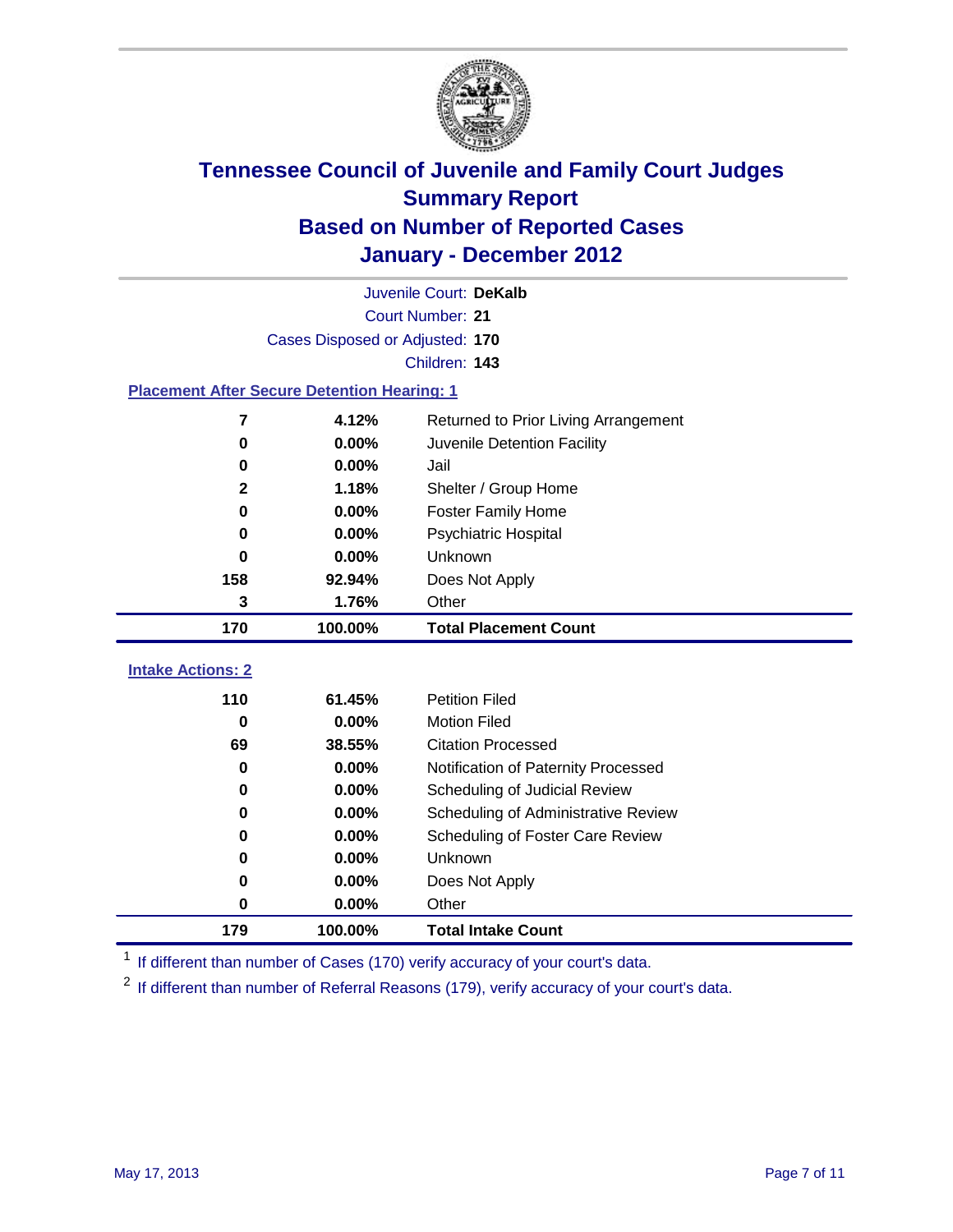

Court Number: **21** Juvenile Court: **DeKalb** Cases Disposed or Adjusted: **170** Children: **143**

### **Last Grade Completed by Child: 1**

| $\pmb{0}$                               | 0.00%   | Too Young for School         |  |
|-----------------------------------------|---------|------------------------------|--|
| 1                                       | 0.70%   | Preschool                    |  |
| $\pmb{0}$                               | 0.00%   | Kindergarten                 |  |
| 0                                       | 0.00%   | 1st Grade                    |  |
| 0                                       | 0.00%   | 2nd Grade                    |  |
| 0                                       | 0.00%   | 3rd Grade                    |  |
| 1                                       | 0.70%   | 4th Grade                    |  |
| 1                                       | 0.70%   | 5th Grade                    |  |
| 1                                       | 0.70%   | 6th Grade                    |  |
| 1                                       | 0.70%   | 7th Grade                    |  |
| 9                                       | 6.29%   | 8th Grade                    |  |
| 13                                      | 9.09%   | 9th Grade                    |  |
| 13                                      | 9.09%   | 10th Grade                   |  |
| 12                                      | 8.39%   | 11th Grade                   |  |
| 0                                       | 0.00%   | 12th Grade                   |  |
| 0                                       | 0.00%   | Non-Graded Special Ed        |  |
| 0                                       | 0.00%   | <b>GED</b>                   |  |
| 1                                       | 0.70%   | Graduated                    |  |
| 0                                       | 0.00%   | <b>Never Attended School</b> |  |
| 89                                      | 62.24%  | Unknown                      |  |
| 1                                       | 0.70%   | Other                        |  |
| 143                                     | 100.00% | <b>Total Child Count</b>     |  |
| <b>Enrolled in Special Education: 1</b> |         |                              |  |

| 90  | 62.94%  | <b>Unknown</b>           |  |
|-----|---------|--------------------------|--|
| 143 | 100.00% | <b>Total Child Count</b> |  |

One child could be counted in multiple categories, verify accuracy of your court's data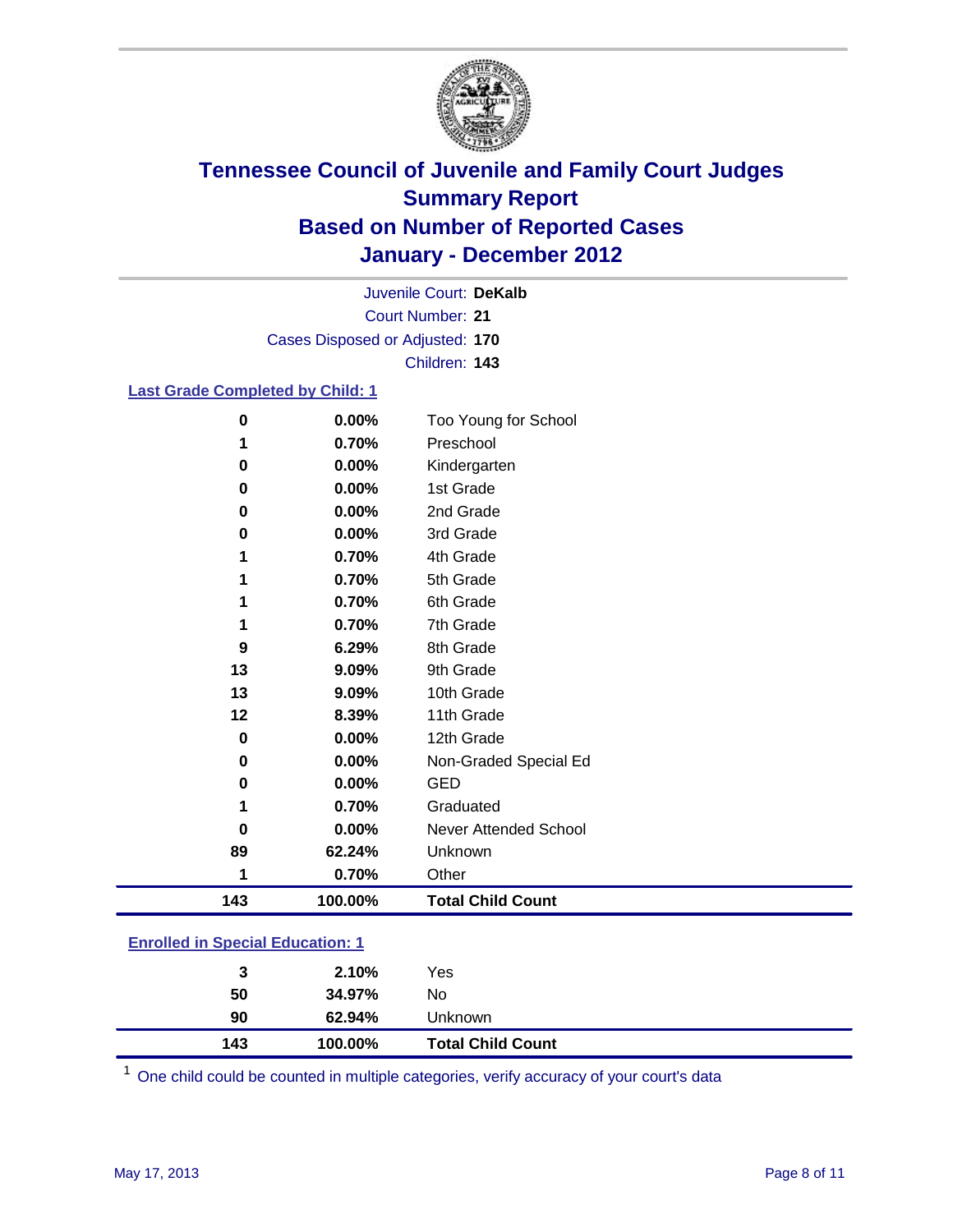

|                  | Juvenile Court: DeKalb          |                           |  |  |  |
|------------------|---------------------------------|---------------------------|--|--|--|
| Court Number: 21 |                                 |                           |  |  |  |
|                  | Cases Disposed or Adjusted: 170 |                           |  |  |  |
|                  | Children: 143                   |                           |  |  |  |
|                  | <b>Action Executed By: 1</b>    |                           |  |  |  |
| 179              | 100.00%                         | Judge                     |  |  |  |
| 0                | 0.00%                           | Magistrate                |  |  |  |
| 0                | 0.00%                           | <b>YSO</b>                |  |  |  |
| 0                | 0.00%                           | Other                     |  |  |  |
| 0                | 0.00%                           | Unknown                   |  |  |  |
| 179              | 100.00%                         | <b>Total Action Count</b> |  |  |  |

### **Formal / Informal Actions: 1**

| 69       | 38.55%   | Dismissed                                        |
|----------|----------|--------------------------------------------------|
| 0        | $0.00\%$ | Retired / Nolle Prosequi                         |
| 45       | 25.14%   | <b>Complaint Substantiated Delinquent</b>        |
| 45       | 25.14%   | <b>Complaint Substantiated Status Offender</b>   |
| 0        | 0.00%    | <b>Complaint Substantiated Dependent/Neglect</b> |
| 0        | $0.00\%$ | <b>Complaint Substantiated Abused</b>            |
| 0        | $0.00\%$ | <b>Complaint Substantiated Mentally III</b>      |
| $\bf{0}$ | $0.00\%$ | Informal Adjustment                              |
| 17       | 9.50%    | <b>Pretrial Diversion</b>                        |
| 0        | $0.00\%$ | <b>Transfer to Adult Court Hearing</b>           |
| 0        | $0.00\%$ | Charges Cleared by Transfer to Adult Court       |
| 0        | $0.00\%$ | Special Proceeding                               |
| 0        | $0.00\%$ | <b>Review Concluded</b>                          |
| 0        | $0.00\%$ | Case Held Open                                   |
| 3        | 1.68%    | Other                                            |
| 0        | $0.00\%$ | <b>Unknown</b>                                   |
| 179      | 100.00%  | <b>Total Action Count</b>                        |

<sup>1</sup> If different than number of Referral Reasons (179), verify accuracy of your court's data.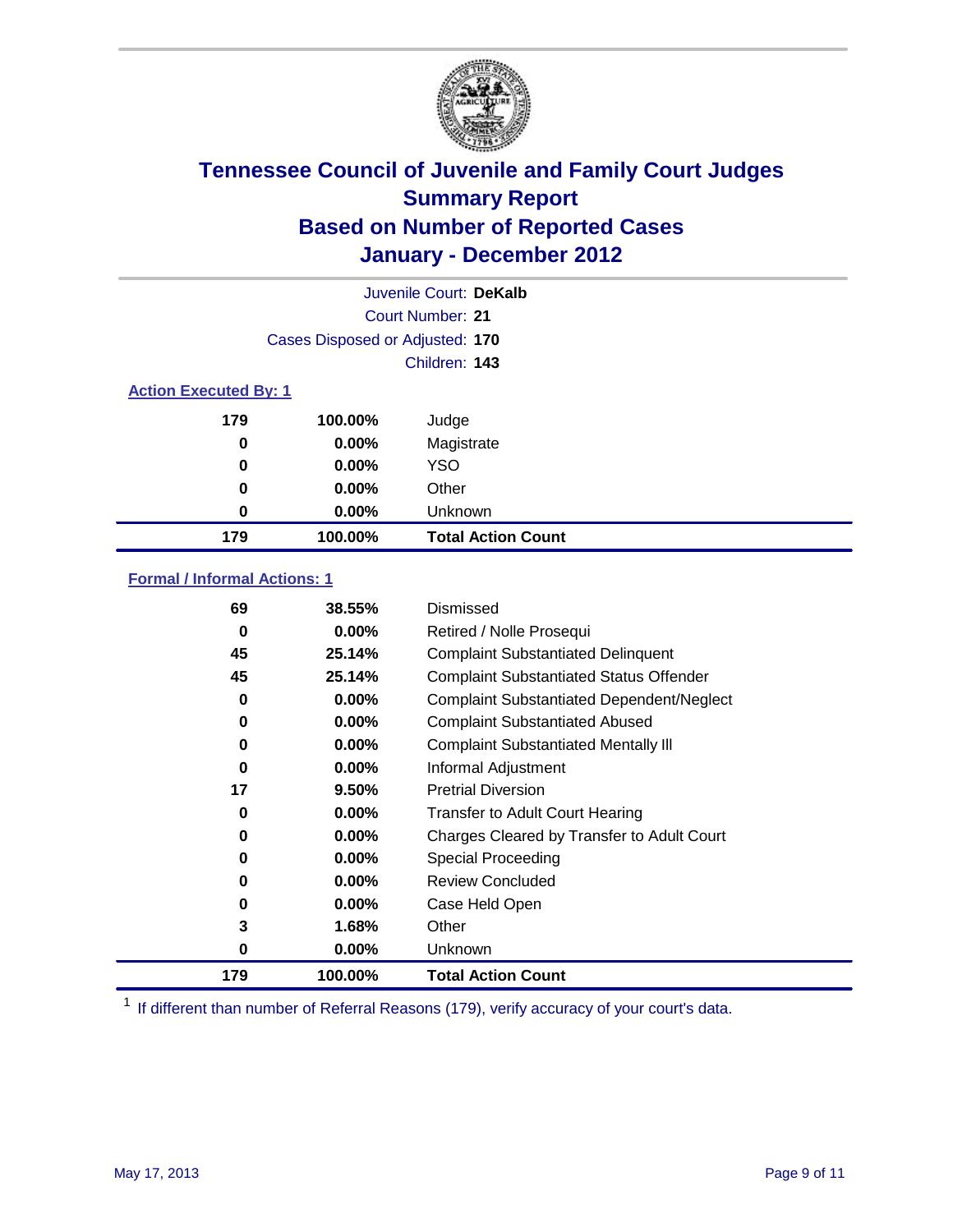

|                       |                                 | Juvenile Court: DeKalb                                |
|-----------------------|---------------------------------|-------------------------------------------------------|
|                       |                                 | <b>Court Number: 21</b>                               |
|                       | Cases Disposed or Adjusted: 170 |                                                       |
|                       |                                 | Children: 143                                         |
| <b>Case Outcomes:</b> |                                 | There can be multiple outcomes for one child or case. |
| 51                    | 13.67%                          | <b>Case Dismissed</b>                                 |
| 1                     | 0.27%                           | Case Retired or Nolle Prosequi                        |
| 0                     | 0.00%                           | Warned / Counseled                                    |
| 0                     | 0.00%                           | Held Open For Review                                  |
| 13                    | 3.49%                           | Supervision / Probation to Juvenile Court             |
| 8                     | 2.14%                           | <b>Probation to Parents</b>                           |
| 2                     | 0.54%                           | Referral to Another Entity for Supervision / Service  |
| 4                     | 1.07%                           | Referred for Mental Health Counseling                 |
| 6                     | 1.61%                           | Referred for Alcohol and Drug Counseling              |
| 0                     | 0.00%                           | <b>Referred to Alternative School</b>                 |
| 0                     | 0.00%                           | Referred to Private Child Agency                      |
| 20                    | 5.36%                           | Referred to Defensive Driving School                  |
| 0                     | 0.00%                           | Referred to Alcohol Safety School                     |
| 35                    | 9.38%                           | Referred to Juvenile Court Education-Based Program    |
| 0                     | 0.00%                           | Driver's License Held Informally                      |
| 0                     | 0.00%                           | <b>Voluntary Placement with DMHMR</b>                 |
| 0                     | 0.00%                           | <b>Private Mental Health Placement</b>                |
| 0                     | 0.00%                           | <b>Private MR Placement</b>                           |
| 0                     | 0.00%                           | Placement with City/County Agency/Facility            |
| 0                     | 0.00%                           | Placement with Relative / Other Individual            |
| 3                     | 0.80%                           | Fine                                                  |
| 70                    | 18.77%                          | <b>Public Service</b>                                 |
| 6                     | 1.61%                           | Restitution                                           |
| 0                     | 0.00%                           | Runaway Returned                                      |
| 3                     | 0.80%                           | No Contact Order                                      |
| 1                     | 0.27%                           | Injunction Other than No Contact Order                |
| 18                    | 4.83%                           | <b>House Arrest</b>                                   |
| 0                     | 0.00%                           | <b>Court Defined Curfew</b>                           |
| 0                     | 0.00%                           | Dismissed from Informal Adjustment                    |
| 0                     | 0.00%                           | <b>Dismissed from Pretrial Diversion</b>              |
| 0                     | 0.00%                           | Released from Probation                               |
| 0                     | 0.00%                           | <b>Transferred to Adult Court</b>                     |
| 0                     | 0.00%                           | <b>DMHMR Involuntary Commitment</b>                   |